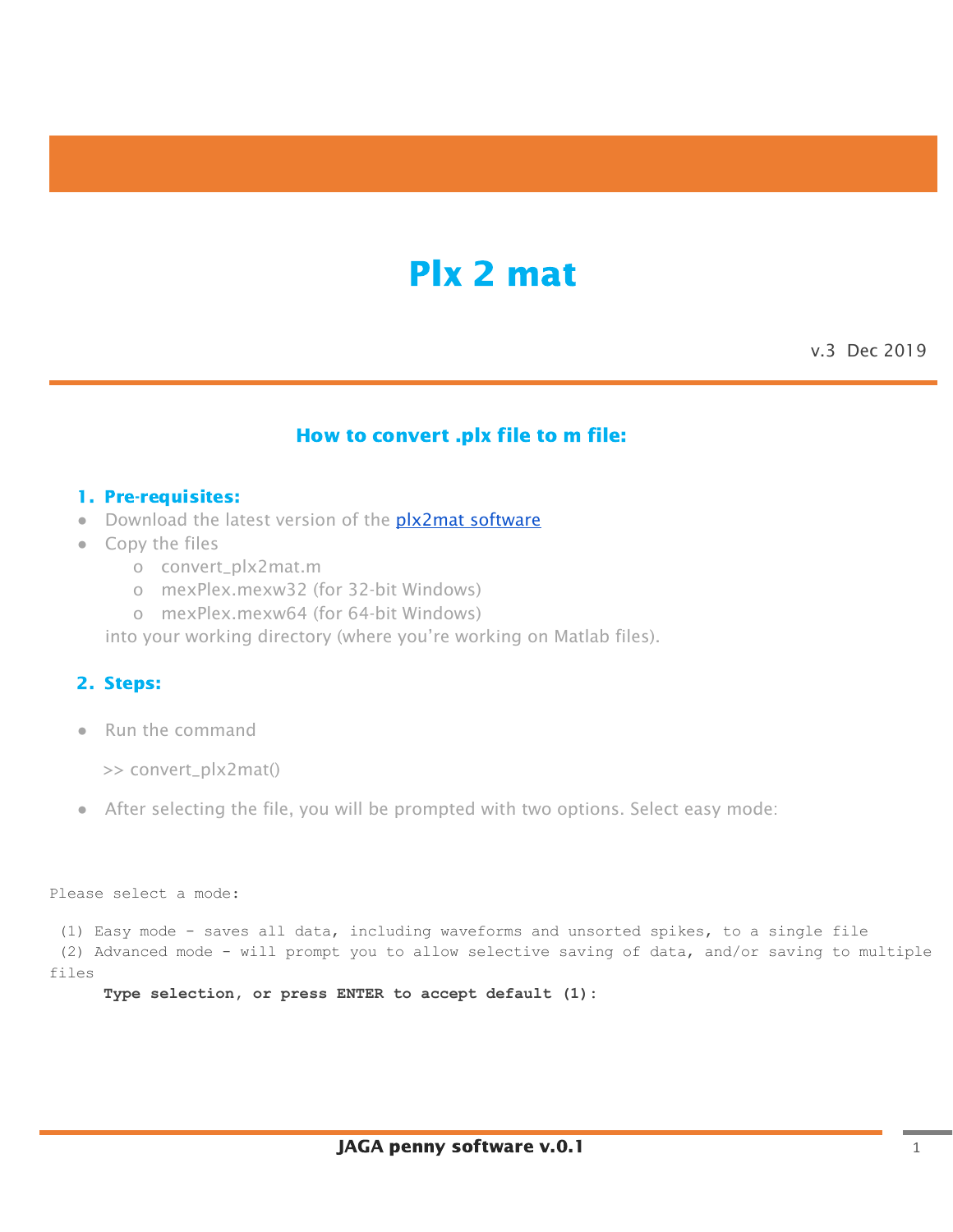• The resulting .mat file contains the following fields:

| 2017-0728-0517_Subject1_Ephys.mat (MAT File)          |                                           |
|-------------------------------------------------------|-------------------------------------------|
| Name                                                  | Value                                     |
| InputFileName<br>abc                                  | '2017-0728-0517_Subject1_Ephys.plx'       |
| H<br>SpikeSamplingFreqHz                              | 44100                                     |
| abc Comment                                           | 'Simulated device2017-07-28 05:17:31.666' |
| H<br><b>Trodalness</b>                                |                                           |
| PointsPerWaveformPreThreshold                         |                                           |
| DurationSeconds<br>Ħ                                  | 18.2039                                   |
| abc RecordingDateTime                                 | '7/28/2017 5:17:31'                       |
| $\{ \}$<br>SpikeData                                  | $\langle 2x11$ cell>                      |
| $\left  \left\{ {}\right\} \right $<br>ContinuousData | $<2x4$ cell>                              |
| <b>{}</b> VideoTrackingData                           | $<$ 3x4 cell>                             |
| EventData                                             |                                           |

The fields are as follows:

- 1. InputFileName The name of the original source PLX file.
- 2. SpikeSamplingFregHz The sample rate, in Hz, of *spike* data. Continuous EEG/LFP sample rates will be lower

●

- 3. Comment Additional text information provided by some acquisition programs.
- 4. Trodalness This will either be 1 (single wires), 2 (stereotrodes), or 4 (tetrodes)

5. PointsPerWaveformPreThreshold For spike recordings, this specifies how many of the points in each spike waveform occur prior to the voltage reaching the threshold for spike detection. This allows part of the recorded waveform to precede the moment when the voltage crosses the detection threshold.

- 6. DurationSeconds Total duration of the recorded file, in seconds.
- 7. RecordingDateTime The time and date when recording began.
- 8. SpikeData Cell array of spike timestamps and waveforms (see details below)
- 9. ContinuousData Cell array of EEG/LFP continuous data (see details below)
- 10. VideoTrackingData Cell array of X-Y video tracking data, if available.
- 11. EventData Cell array of event timestamps.
- 12. DataGaps (Not always present) Timestamps of JAGA recording interruptions, e.g. from lost WiFi packets.

# 3. SpikeData Cell Array

This array has 11 columns: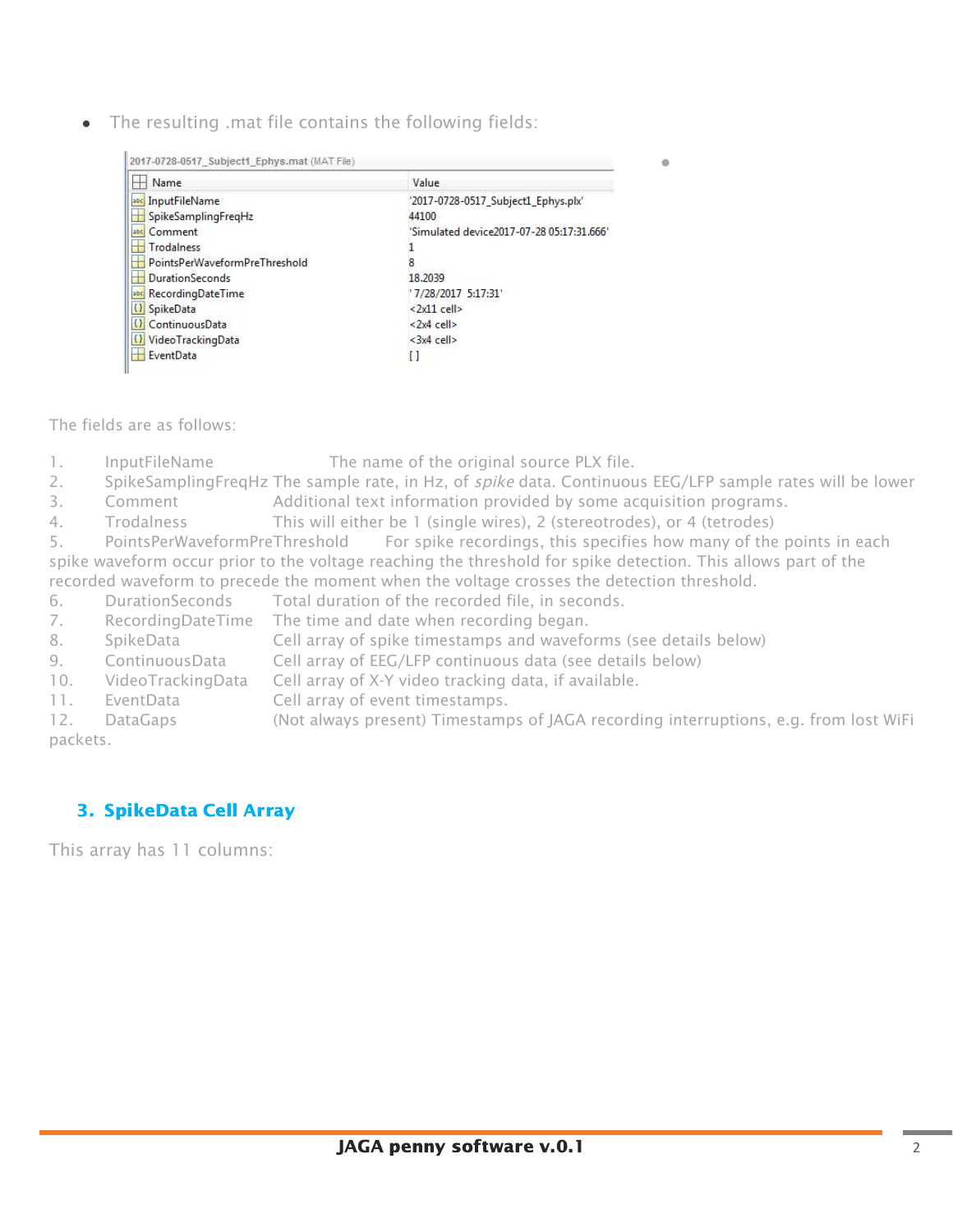|              |                         | 3                 | 4        | 5       | 6        |                       | 8                        | 9                                     | 10       | 11       |  |
|--------------|-------------------------|-------------------|----------|---------|----------|-----------------------|--------------------------|---------------------------------------|----------|----------|--|
| "Name"       | Timestamps unsorted'    | 'Unit 1"          | 'Unit 2' | Unit 3' | 'Unit 4" | 'Waveforms unsorted'  | 'Unit 1'                 | 'Unit 2'                              | 'Unit 3' | 'Unit 4' |  |
| 2 'Spike1'   | <285960x1 double>       | <7751x1 double>   |          |         |          | <285960x25 double>    | <7751x25 double>         |                                       |          |          |  |
| 3 'Spike2'   | <426252x1 double>       | <47588x1 double>  |          |         |          | <426252x25 double>    | <47588x25 double>        |                                       |          |          |  |
| 4 'Spike3'   | <390379x1 double>       | <114821x1 double> |          |         |          | <390379x25 double>    | <114821x25 double>       |                                       |          |          |  |
| 5 'Spike4'   | $<368630x1$ double>     | <32785x1 double>  | 194,6633 |         |          | $<$ 368630x25 double> | <32785x25 double>        | $\langle 1x25 \text{ double} \rangle$ | П        |          |  |
| 6 'Spike5'   | <658187x1 double>       | <165574x1 double> |          |         |          | <658187x25 double>    | $<$ 165574x25 double>    |                                       |          |          |  |
| 7 'Spike6'   |                         |                   |          |         |          |                       |                          |                                       |          |          |  |
| 8 'Spike7'   | <329436x1 double>       | <75400x1 double>  |          |         |          | <329436x25 double>    | $< 75400x25$ double>     |                                       |          |          |  |
| 9 'Spike8'   | <182783x1 double>       | <45639x1 double>  |          |         |          | <182783x25 double>    | <45639x25 double>        |                                       |          |          |  |
| 10 'Spike9'  | <199012x1 double>       | <39916x1 double>  |          |         |          | $<$ 199012x25 double> | $<$ 39916 $x$ 25 double> |                                       |          |          |  |
| 11 'Spike10' | <563613x1 double>       | <26300x1 double>  |          |         |          | <563613x25 double>    | <26300x25 double>        |                                       |          |          |  |
| 12 'Spike11' |                         |                   |          |         |          |                       |                          |                                       |          |          |  |
| 13 'Spike12' | $<$ 729423 $x1$ double> | <100773x1 double> |          |         |          | <729423x25 double>    | <100773x25 double>       |                                       | $\Box$   |          |  |
| 14 'Spike13' |                         |                   |          |         |          |                       |                          |                                       |          |          |  |
| 15 'Spike14' | <326611x1 double>       | <27643x1 double>  |          |         |          | <326611x25 double>    | <27643x25 double>        |                                       |          |          |  |
| 16 'Spike15' | <606376x1 double>       | <85867x1 double>  |          |         |          | <606376x25 double>    | <85867x25 double>        |                                       | $\Box$   |          |  |

The first row is a "header" row. After this, each subsequent row corresponds to one spike channel. Hence, if there are n spike channels, there will be  $n + 1$  rows in the cell array.

The columns in the cell array are as follows:

- 1. Channel names.
- 2. Timestamps of unsorted spikes, in ascending order.
- 3. Timestamps for first sorted unit.
- 4. Timestamps for second sorted unit.
- 5. Timestamps for third sorted unit.
- 6. Timestamps for fourth sorted unit.
- 7-11. Waveforms corresponding to spikes in columns 2-6. Waveforms are also sorted in ascending temporal order, in order to exactly match the timestamps in columns 2-6.

## Data extraction for SpikeData:

● To access "Spike1" unsorted waveforms: Arrow red in the Cell array above

```
>> load ('.\file-name.mat')
```
Make sure to specify the file paths/Directories

 $>> S = SpikeData{2,7};$ This will populate s with 285960 spike forms with each 25 data points. -> See arrow above

● To access the nth row:

 $\gg$  SpikeData{2,7} (n, :)

## 4. Continuous Data Cell array: For EEG, LFP or raw data for spikes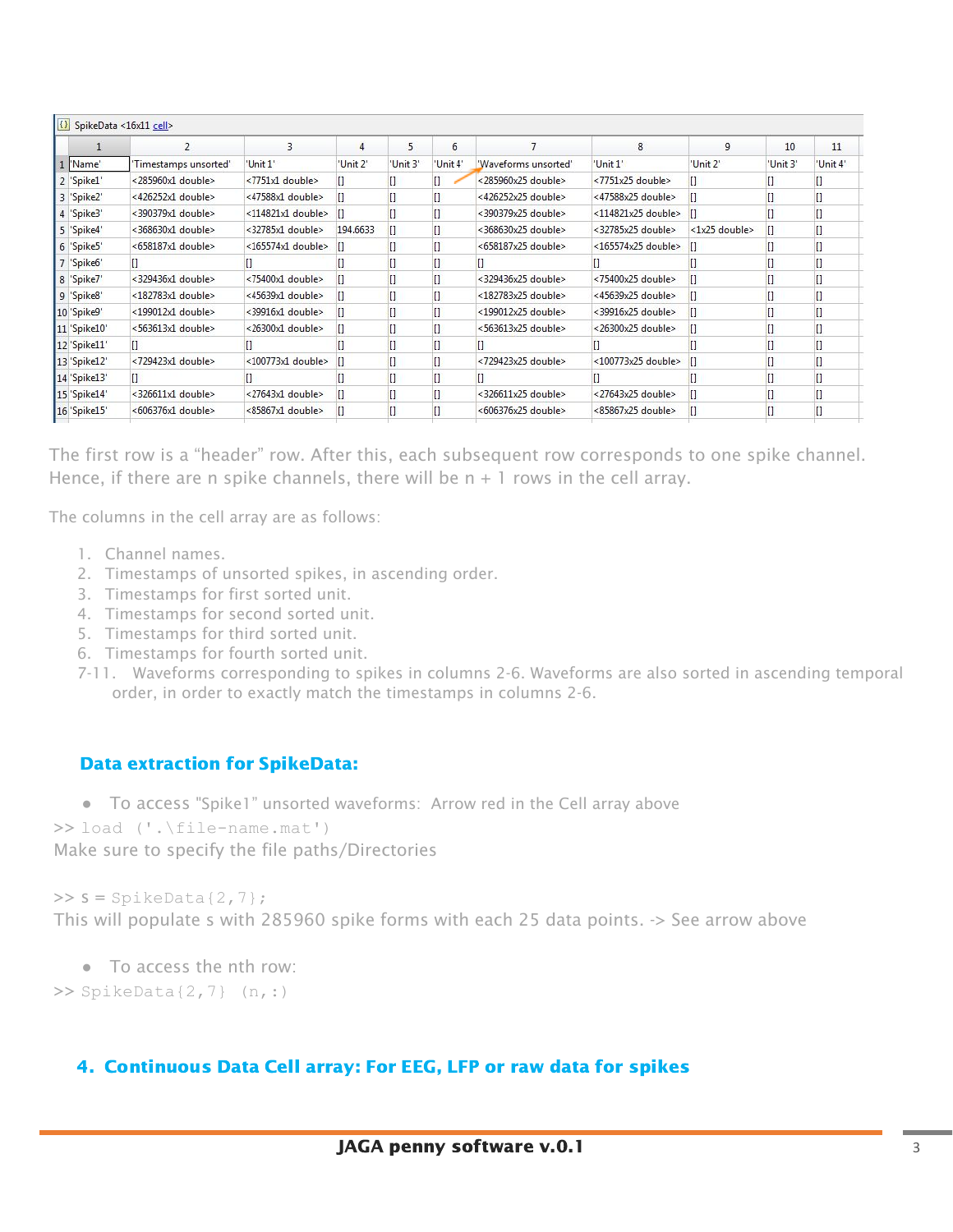To access "ContinuousData" LFP waveforms: Arrow red in the Cell array above

>> load ('.\file-name.mat') Make sure to specify the file paths/Directories

This Matlab cell has 4 columns:

|          | (1) ContinuousData <2x4 cell> |                  |                  |  |  |  |  |  |
|----------|-------------------------------|------------------|------------------|--|--|--|--|--|
|          |                               |                  |                  |  |  |  |  |  |
| 'Name'   | 'Sample Rate (Hz)'            | 'Timestamps'     | "Voltages"       |  |  |  |  |  |
| 2 'LFP1' | $1.0023e+03$                  | <17920x1 double> | <17920x1 double> |  |  |  |  |  |
|          |                               |                  |                  |  |  |  |  |  |

The columns are as follows:

- 1. Channel names
- 2. Sample rate in Hertz. This rate will generally be lower than the spike sample rate.
- 3. Timestamps. Timestamps of each datapoint, in ascending order.
- 4. Voltage values. Voltage values for each datapoint, matching the timestamps in column 3.

The arrays in columns 3 and 4 will always have the same number of elements. Timestamps are always in ascending order. If there are gaps in acquisition, e.g. if packets were lost, there may be corresponding gaps in the timestamps.

The first row contains the names of the columns, so to access 'LFP1' we need to access row 2, and so on. That's why there's an 'n+1' in the access instructions below.

● To access the Timestamps for the nth channel: >> ContinuousData{n+1,3} (1:m,:) % m is the number of data points to load

● To access the Voltage level for the nth channel:

>> ContinuousData{n+1,4} (1:m,:) % m is the number of data points to load

● To grab all the Voltage levels for the nth channel and plot them:

```
>>V =ContinuousData{n+1,4} (:,:); % n is the channel you want
>> plot(v)
```
## 5. Creating absolute timestamps

The timestamps columns above contain *relative* timestamps measured from the beginning of the capture. Unfortunately, the beginning timestamp is only captured in a text comment, due to limitations of the plx storage format.